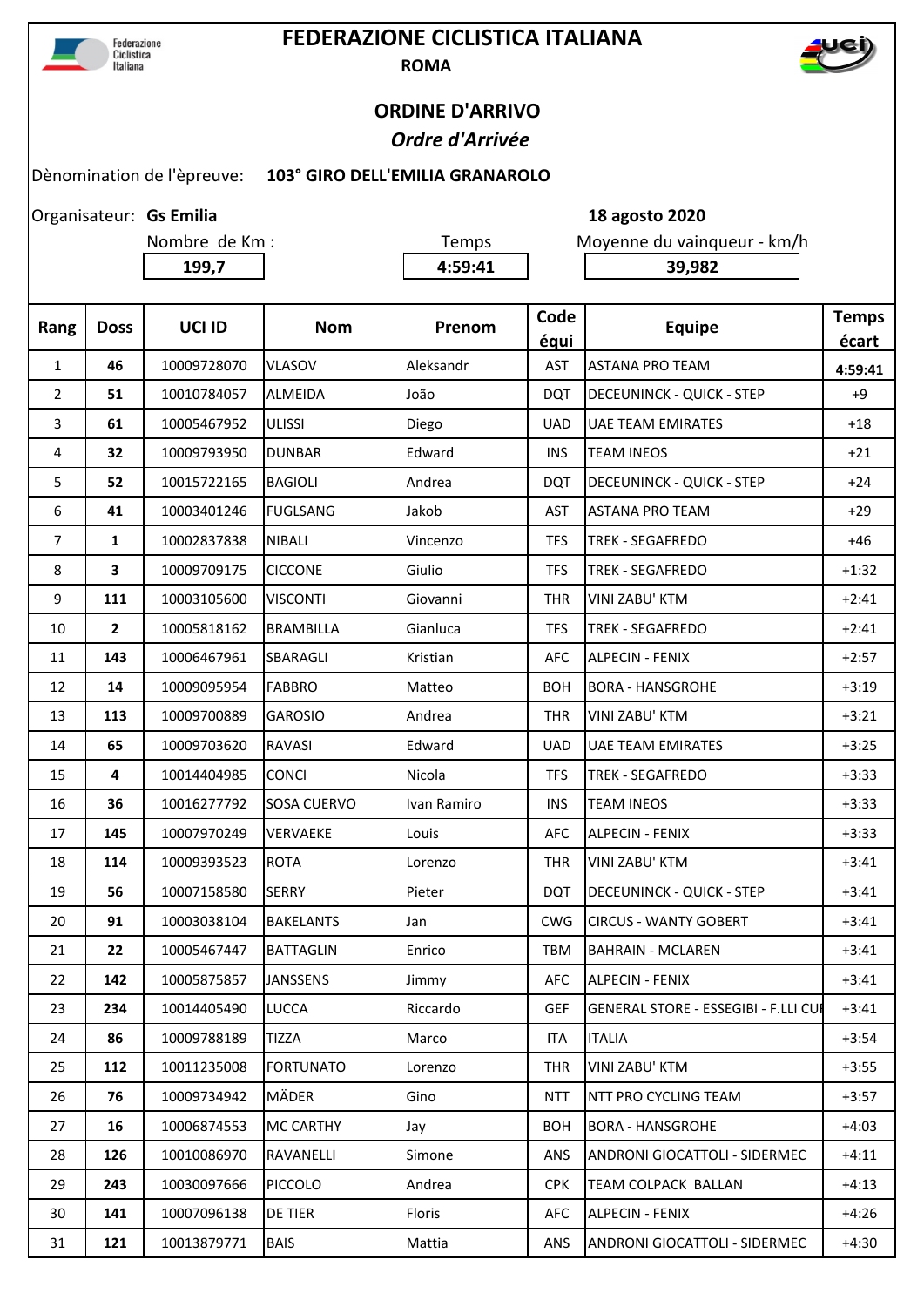| 32         | 102 | 10010185788 | <b>COVILI</b>                 | Luca                 | <b>BCF</b> | <b>BARDIANI CSF FAIZANE'</b>         | $+4:31$  |
|------------|-----|-------------|-------------------------------|----------------------|------------|--------------------------------------|----------|
| 33         | 123 | 10016009832 | <b>CEPEDA</b>                 | Jefferson            | ANS        | ANDRONI GIOCATTOLI - SIDERMEC        | $+4:36$  |
| 34         | 45  | 10010179324 | <b>TEJADA CANACUE</b>         | Harold Alfonso       | <b>AST</b> | <b>ASTANA PRO TEAM</b>               | $+4:36$  |
| 35         | 176 | 10009764850 | <b>QUIROZ AYALA</b>           | Oscar Adalberto      | <b>CTA</b> | COLOMBIA TIERRA DE ATLETAS GW B      | $+5:04$  |
| 36         | 246 | 10015135620 | <b>ZOCCARATO</b>              | Samuele              | <b>CPK</b> | TEAM COLPACK BALLAN                  | $+5:16$  |
| 37         | 124 | 10007742503 | <b>GABBURO</b>                | Davide               | <b>ANS</b> | ANDRONI GIOCATTOLI - SIDERMEC        | $+5:24$  |
| 38         | 71  | 10015083480 | <b>BATTISTELLA</b>            | Samuele              | <b>NTT</b> | NTT PRO CYCLING TEAM                 | $+5:58$  |
| 39         | 132 | 10003270904 | <b>ROVNY</b>                  | Ivan                 | GAZ        | <b>GAZPROM - RUSVELO</b>             | $+6:01$  |
| 40         | 11  | 10004694073 | <b>BENEDETTI</b>              | Cesare               | <b>BOH</b> | <b>BORA - HANSGROHE</b>              | $+6:18$  |
| 41         | 146 | 10003390132 | WALSLEBEN                     | Philipp              | <b>AFC</b> | <b>ALPECIN - FENIX</b>               | $+6:18$  |
| 42         | 64  | 10007491717 | <b>DOMBROWSKI</b>             | Joseph Lloyd         | <b>UAD</b> | <b>UAE TEAM EMIRATES</b>             | $+7:17$  |
| 43         | 35  | 10008862750 | RIVERA VARGAS                 | <b>Brandon Smith</b> | <b>INS</b> | <b>TEAM INEOS</b>                    | $+7:29$  |
| 44         | 25  | 10009350578 | <b>DAVIES</b>                 | Scott                | <b>TBM</b> | <b>BAHRAIN - MCLAREN</b>             | $+7:52$  |
| 45         | 133 | 10008687847 | <b>NYCH</b>                   | Artem                | GAZ        | <b>GAZPROM - RUSVELO</b>             | $+7:52$  |
| 46         | 101 | 10009391503 | <b>CARBONI</b>                | Giovanni             | <b>BCF</b> | <b>BARDIANI CSF FAIZANE'</b>         | $+8:35$  |
| 47         | 161 | 10014950108 | <b>HUYS</b>                   | Laurens              | <b>WVA</b> | <b>BINGOAL WB</b>                    | $+9:18$  |
| 48         | 55  | 10009637033 | <b>HONORÉ</b>                 | Mikkel Frølich       | <b>DQT</b> | <b>DECEUNINCK - QUICK - STEP</b>     | $+9:30$  |
| 49         | 81  | 10029786660 | <b>BENEDETTI</b>              | Gabriele             | <b>ITA</b> | <b>ITALIA</b>                        | $+9:30$  |
| 50         | 172 | 10006916080 | ATAPUMA HURTADO Jhon Darwin   |                      | <b>CTA</b> | COLOMBIA TIERRA DE ATLETAS GW B      | $+9:30$  |
| 51         | 72  | 10009145161 | DE BOD                        | Stefan               | <b>NTT</b> | NTT PRO CYCLING TEAM                 | $+9:40$  |
| 52         | 245 | 10030804049 | <b>TIBERI</b>                 | Antonio              | <b>CPK</b> | TEAM COLPACK BALLAN                  | $+9:46$  |
| 53         | 136 | 10008018850 | VELASCO                       | Simone               | GAZ        | <b>GAZPROM - RUSVELO</b>             | $+10:33$ |
| 54         | 103 | 10007260331 | SENNI                         | Manuel               | <b>BCF</b> | <b>BARDIANI CSF FAIZANE'</b>         | $+10:59$ |
| 55         | 83  | 10030342489 | <b>FRIGO</b>                  | Marco                | ITA        | <b>ITALIA</b>                        | $+11:08$ |
| 56         | 175 | 10035392654 | <b>HERNANDEZ GOMEZ Brayan</b> |                      | CTA        | COLOMBIA TIERRA DE ATLETAS GW B      | $+11:50$ |
| 57         | 212 | 10009787583 | <b>DI SANTE</b>               | Antonio              | SAT        | SANGEMINI TREVIGIANI MG.K VIS        | $+11:50$ |
| 58         | 162 | 10011236826 | <b>LIVYNS</b>                 | Arjen                | <b>WVA</b> | <b>BINGOAL WB</b>                    | $+12:23$ |
| 59         | 223 | 10054862372 | <b>SANTORO</b>                | Antonio              | <b>IWD</b> | WORK SERVICE - DINATEK - VEGA        | $+13:35$ |
| 60         | 193 | 10011811853 | <b>MARTINELLI</b>             | Ivan                 | <b>AZT</b> | D'AMICO UM TOOLS                     | $+13:35$ |
| 61         | 226 | 10015134004 | ZANDRI                        | Francesco            | <b>IWD</b> | <b>WORK SERVICE - DINATEK - VEGA</b> | $+13:35$ |
| 62         | 105 | 10008688453 | <b>ORSINI</b>                 | Umberto              | <b>BCF</b> | <b>BARDIANI CSF FAIZANE'</b>         | $+13:35$ |
| 63         | 84  | 10029932160 | MARCELLUSI                    | Martin               | ITA        | <b>ITALIA</b>                        | $+13:54$ |
| 64         | 153 | 10014949704 | <b>GUEGAN</b>                 | Mael                 | <b>RLY</b> | RALLY CYCLING                        | $+14:12$ |
| 65         | 222 | 10014033456 | <b>PUCCIONI</b>               | Dario                | <b>IWD</b> | WORK SERVICE - DINATEK - VEGA        | $+14:42$ |
| 66         | 73  | 10006363685 | <b>DYBALL</b>                 | Benjamin             | <b>NTT</b> | NTT PRO CYCLING TEAM                 | $+14:54$ |
| 67         | 181 | 10009873065 | CAÑAVERAL VARGAS Johnatan     |                      | GTV        | <b>GIOTTI VICTORIA</b>               | $+14:54$ |
| 68         | 165 | 10016136841 | <b>DOPCHIE</b>                | Felix                | <b>WVA</b> | <b>BINGOAL WB</b>                    | $+14:58$ |
| <b>DNF</b> | 5   | 10007733914 | <b>MOSCA</b>                  | Jacopo               | <b>TFS</b> | TREK - SEGAFREDO                     |          |
| <b>DNF</b> | 6   | 10009392210 | NIBALI                        | Antonio              | <b>TFS</b> | TREK - SEGAFREDO                     |          |
| <b>DNF</b> | 12  | 10002416492 | <b>BURGHARDT</b>              | Marcus               | <b>BOH</b> | <b>BORA - HANSGROHE</b>              |          |
| <b>DNF</b> | 13  | 10002986065 | <b>DRUCKER</b>                | Jean-Pierre          | <b>BOH</b> | <b>BORA - HANSGROHE</b>              |          |
| <b>DNF</b> | 15  | 10004693568 | <b>GATTO</b>                  | Oscar                | <b>BOH</b> | <b>BORA - HANSGROHE</b>              |          |
| <b>DNF</b> | 21  | 10003072557 | <b>CAPECCHI</b>               | Eros                 | TBM        | <b>BAHRAIN - MCLAREN</b>             |          |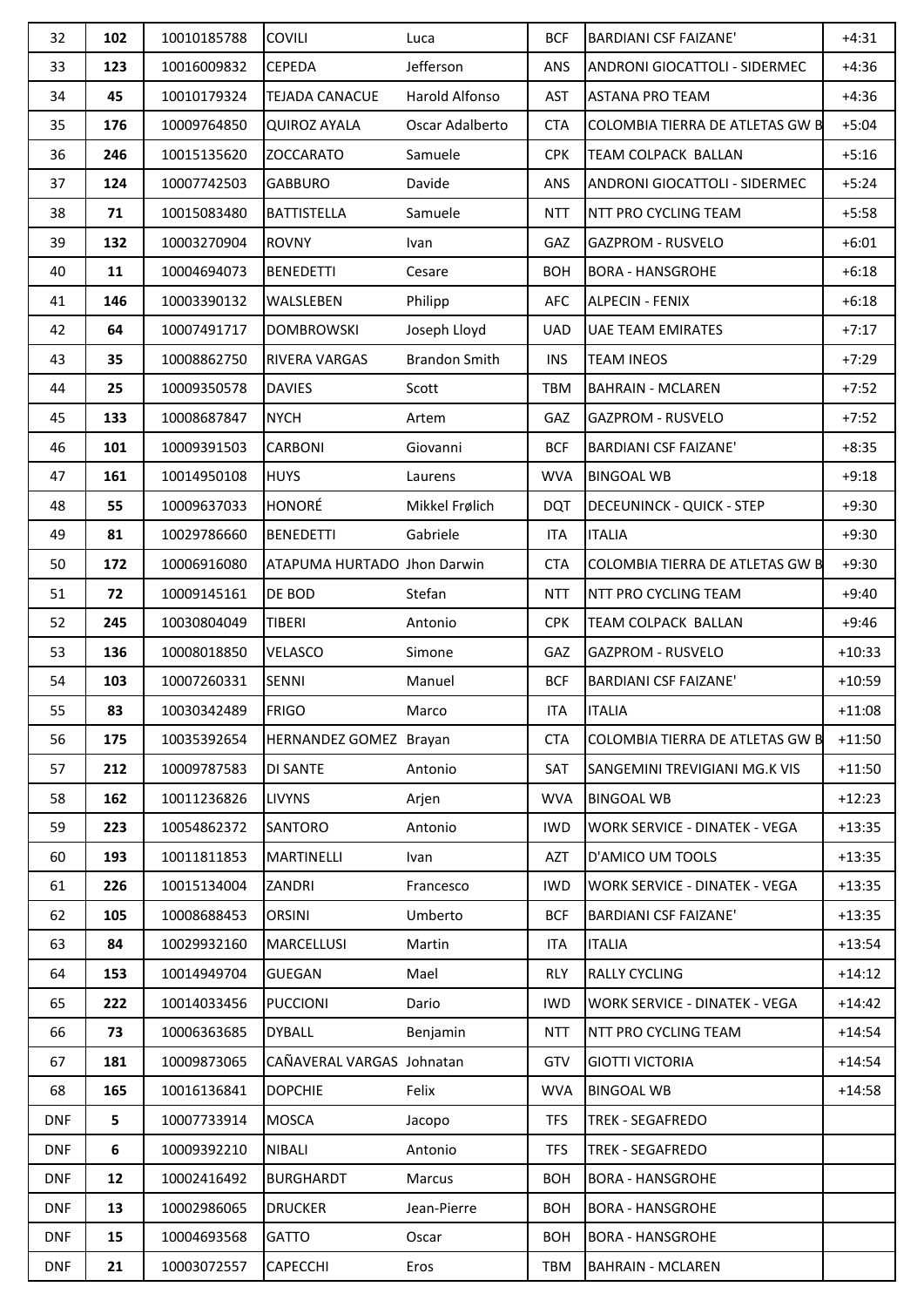| <b>DNF</b> | 23  | 10009372406 | <b>NOVAK</b>                 | Domen          | TBM        | <b>BAHRAIN - MCLAREN</b>                 |  |
|------------|-----|-------------|------------------------------|----------------|------------|------------------------------------------|--|
| <b>DNF</b> | 24  | 10007513541 | <b>PIBERNIK</b>              | Luka           | TBM        | <b>BAHRAIN - MCLAREN</b>                 |  |
| <b>DNF</b> | 26  | 10015327596 | <b>WRIGHT</b>                | Fred           | <b>TBM</b> | <b>BAHRAIN - MCLAREN</b>                 |  |
| <b>DNF</b> | 33  | 10008673501 | <b>GEOGHEGAN HART</b>        | Tao            | <b>INS</b> | <b>TEAM INEOS</b>                        |  |
| <b>DNF</b> | 34  | 10009575395 | <b>MOSCON</b>                | Gianni         | <b>INS</b> | <b>TEAM INEOS</b>                        |  |
| <b>DNF</b> | 42  | 10009360783 | CONTRERAS PINZON Rodrigo     |                | AST        | <b>ASTANA PRO TEAM</b>                   |  |
| <b>DNF</b> | 43  | 10009765860 | <b>GREGAARD WILSLY</b>       | Jonas          | AST        | <b>ASTANA PRO TEAM</b>                   |  |
| <b>DNF</b> | 44  | 10003272520 | <b>BOARO</b>                 | Manuele        | AST        | <b>ASTANA PRO TEAM</b>                   |  |
| <b>DNF</b> | 53  | 10005839885 | CATTANEO                     | Mattia         | <b>DQT</b> | <b>DECEUNINCK - QUICK - STEP</b>         |  |
| <b>DNF</b> | 54  | 10015311028 | <b>GARRISON</b>              | lan            | <b>DQT</b> | <b>DECEUNINCK - QUICK - STEP</b>         |  |
| <b>DNF</b> | 62  | 10008692594 | RIABUSHENKO                  | Aleksandr      | <b>UAD</b> | <b>UAE TEAM EMIRATES</b>                 |  |
| <b>DNF</b> | 63  | 10009877412 | COVI                         | Alessandro     | <b>UAD</b> | <b>UAE TEAM EMIRATES</b>                 |  |
| <b>DNF</b> | 66  | 10007518692 | <b>CONTI</b>                 | Valerio        | <b>UAD</b> | <b>UAE TEAM EMIRATES</b>                 |  |
| <b>DNF</b> | 74  | 10002909980 | <b>WYSS</b>                  | Danilo         | <b>NTT</b> | <b>NTT PRO CYCLING TEAM</b>              |  |
| <b>DNF</b> | 75  | 10005487554 | <b>KING</b>                  | Benjamin       | <b>NTT</b> | <b>NTT PRO CYCLING TEAM</b>              |  |
| <b>DNF</b> | 82  | 10015513920 | <b>COLNAGHI</b>              | Luca           | ITA        | <b>ITALIA</b>                            |  |
| <b>DNF</b> | 85  | 10015389234 | <b>RIVI</b>                  | Manuele        | <b>ITA</b> | <b>ITALIA</b>                            |  |
| <b>DNF</b> | 92  | 10026934153 | <b>DELACROIX</b>             | Théo           | <b>CWG</b> | <b>CIRCUS - WANTY GOBERT</b>             |  |
| <b>DNF</b> | 93  | 10046246247 | <b>EVANS</b>                 | Alexander      | <b>CWG</b> | <b>CIRCUS - WANTY GOBERT</b>             |  |
| <b>DNF</b> | 94  | 10008671073 | <b>EIKING</b>                | Odd Christian  | <b>CWG</b> | <b>CIRCUS - WANTY GOBERT</b>             |  |
| <b>DNF</b> | 96  | 10008906301 | PETILLI                      | Simone         | <b>CWG</b> | <b>CIRCUS - WANTY GOBERT</b>             |  |
| <b>DNF</b> | 104 | 10014968191 | <b>MONACO</b>                | Alessandro     | <b>BCF</b> | <b>BARDIANI CSF FAIZANE'</b>             |  |
| <b>DNF</b> | 106 | 10011133863 | <b>ROMANO</b>                | Francesco      | <b>BCF</b> | <b>BARDIANI CSF FAIZANE'</b>             |  |
| <b>DNF</b> | 115 | 10004509470 | <b>BUSATO</b>                | Matteo         | THR        | <b>VINI ZABU' KTM</b>                    |  |
| <b>DNF</b> | 116 | 10023848038 | <b>MITRI</b>                 | James          | THR        | <b>VINI ZABU' KTM</b>                    |  |
| <b>DNF</b> | 122 | 10010985636 | MUÑOZ GIRALDO                | Daniel         | ANS        | ANDRONI GIOCATTOLI - SIDERMEC            |  |
| <b>DNF</b> | 125 | 10007518894 | PELLAUD                      | Simon          | <b>ANS</b> | ANDRONI GIOCATTOLI - SIDERMEC            |  |
| <b>DNF</b> | 131 | 10005397224 | CANOLA                       | Marco          | GAZ        | <b>GAZPROM - RUSVELO</b>                 |  |
| <b>DNF</b> | 134 | 10007727042 | RYBALKIN                     | Aleksei        | GAZ        | <b>GAZPROM - RUSVELO</b>                 |  |
| <b>DNF</b> | 135 | 10009986334 | CHERKASOV                    | Nikolai        | <b>GAZ</b> | <b>GAZPROM - RUSVELO</b>                 |  |
| <b>DNF</b> | 144 | 10007522534 | VAKOČ                        | Petr           | <b>AFC</b> | <b>ALPECIN - FENIX</b>                   |  |
| <b>DNF</b> | 151 | 10006467254 | <b>BROWN</b>                 | Nathan         | <b>RLY</b> | <b>RALLY CYCLING</b>                     |  |
| <b>DNF</b> | 152 | 10006879708 | DAL-CIN                      | Matteo         | <b>RLY</b> | <b>RALLY CYCLING</b>                     |  |
| <b>DNF</b> | 154 | 10006271335 | <b>MANNION</b>               | Gavin          | <b>RLY</b> | <b>RALLY CYCLING</b>                     |  |
| <b>DNF</b> | 155 | 10016094506 | ZUKOWSKY                     | Nickolas       | <b>RLY</b> | <b>RALLY CYCLING</b>                     |  |
| <b>DNF</b> | 163 | 10011029890 | <b>WIRTGEN</b>               | Luc            | <b>WVA</b> | <b>BINGOAL WB</b>                        |  |
| <b>DNF</b> | 164 | 10010040692 | <b>MOLLY</b>                 | Kenny          | <b>WVA</b> | <b>BINGOAL WB</b>                        |  |
| <b>DNF</b> | 166 | 10015397318 | <b>VENNER</b>                | Quentin        | <b>WVA</b> | <b>BINGOAL WB</b>                        |  |
| <b>DNF</b> | 171 | 10009405748 | <b>AGUIRRE CAIPA</b>         | Hernan Ricardo | <b>CTA</b> | COLOMBIA TIERRA DE ATLETAS GW BICICLETAS |  |
| <b>DNF</b> | 173 | 10007997228 | MENDOZA CARDONA Omar Alberto |                | <b>CTA</b> | COLOMBIA TIERRA DE ATLETAS GW BICICLETAS |  |
| <b>DNF</b> | 174 | 10008687140 | MUÑOZ PEREZ                  | William David  | <b>CTA</b> | COLOMBIA TIERRA DE ATLETAS GW BICICLETAS |  |
| <b>DNF</b> | 182 | 10009520532 | <b>FILUTÁS</b>               | Viktor         | GTV        | <b>GIOTTI VICTORIA</b>                   |  |
| <b>DNF</b> | 183 | 10099098113 | GAIDO                        | Matteo         | GTV        | <b>GIOTTI VICTORIA</b>                   |  |